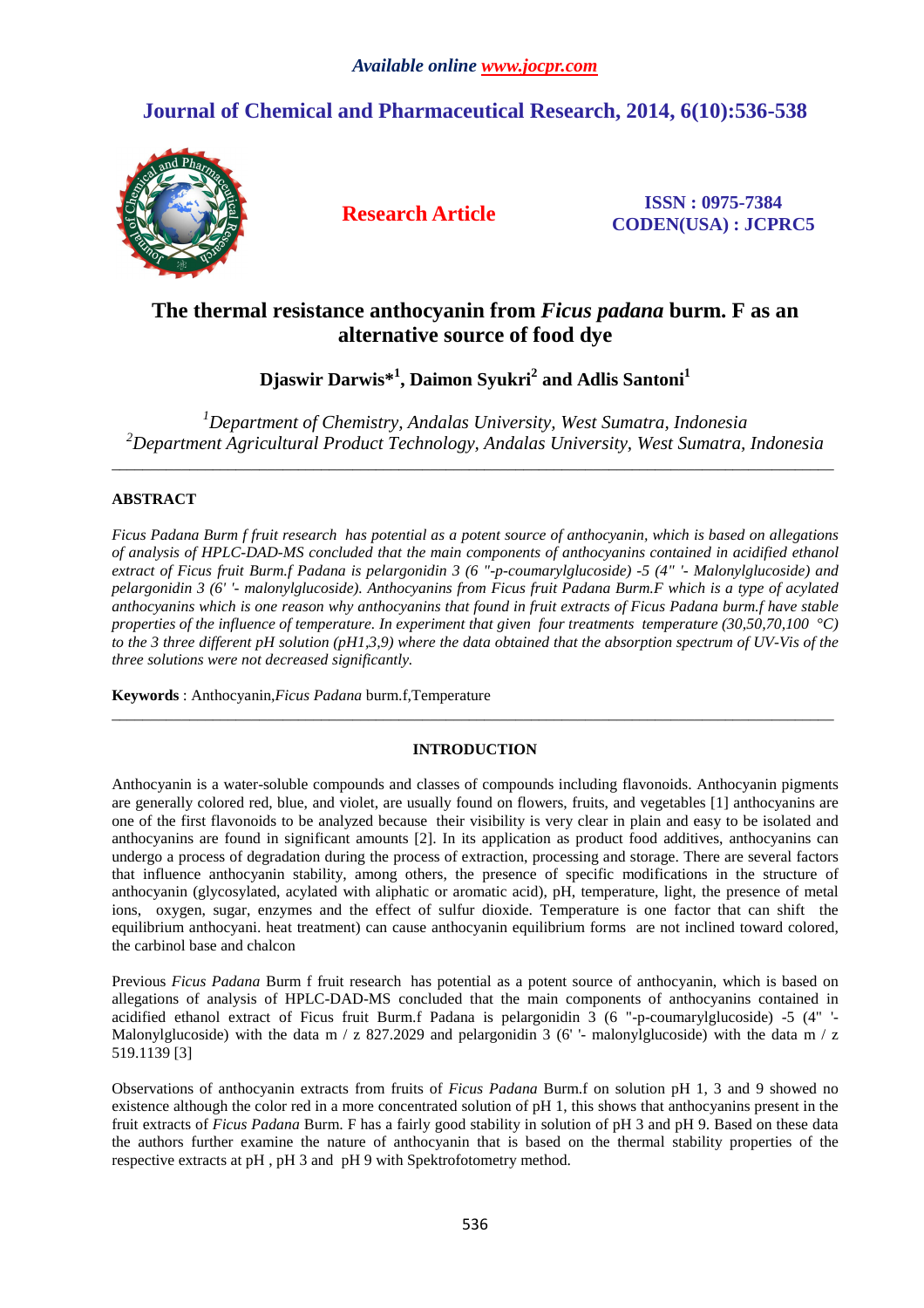# **EXPERIMENTAL SECTION**

*\_\_\_\_\_\_\_\_\_\_\_\_\_\_\_\_\_\_\_\_\_\_\_\_\_\_\_\_\_\_\_\_\_\_\_\_\_\_\_\_\_\_\_\_\_\_\_\_\_\_\_\_\_\_\_\_\_\_\_\_\_\_\_\_\_\_\_\_\_\_\_\_\_\_\_\_\_\_*

### **Materials**

#### **Plant samples**

The fruit samples were picked at Andalas University botanical garden in West Sumatera, and transported to the laboratory immediately.

The fruits sample was identify at Research Centre of Biology, Indonesian Institute of Sciences with identification number 1168/IPH.1.02/if.8/VI/2013

# **Chemicals**

HPLC-grade water, ethanol and buffer solution were obtained from Merck , Germany. All chemicals used in this study were analytical grade.

### **Instrumentation**

Shimadzu spectrophotometer UV1800, Water bath ( Memmert), Stove

#### **Procedure**

# **Extraction of anthocyanins**

Acidified of ethanol pH 1,5 were prepared by mixed of ethanol with citric acid 35 %(3:7). 200 ml acidified ethanol was added into 1000 ml Erlenmeyer flask containing100 g fruit. Anthocyanins were extracted at room temperatur for 6 hours in dark environment; this procedure was repeated three times to collect the extract solution. The extraction was concentrated under vacum at room temperatur using a rotary evaporator until left 1/3. About 10 ml of extracted solution was passed through a 0.45 µm millipore filter for analysis.[3]

#### **Measurement of the stability of anthocyanin extract from temperature treatment**

Measurement of the color intensity of anthocyanin extracts performed on the anthocyanin solution dissolved in three different solution pH conditions (pH 1,pH 3, and pH 9) with four temperature treatment (30  $^0C$ ,50  $^0C$ ,70  $^0C$ and 100  $^{\circ}$ C). Each solution was measured with a maximum wavelength double beam spectrophotometer Shimadzu UV-1800 with an area measuring wavelengths between 200-800 nm

# **RESULTS AND DISCUSSION**

Anthocyanin extracts that obtained being conducted the stability testing on the effect of pH. pH treatments were 1, 3, and 9.The colors of anthocyanin extracts at various pH conditions provide different color, which are also followed by differences in the maximum wavelength of absorbance of each extract at each pH condition .Obsevation of uv-vis spectrum of pH 5 and pH 7 has been report that not give any significantly adsorption in UV-Vis spectrum.

At the first treatment, the sample extract is given heat with 30 °C temperature variation (as a control), 50 °C, 70 °C and 100 °C for 15 minutes in a water bath, the point is to see the percentage of anthocyanins degradationor damage to the given temperature treatment. The reason why taking the temperature variation above is for the application as a dye for food and beverage processing, because in general the food and beverage processing using an aqueous system that uses temperature boiling point of water is 100  $^{\circ}$ C [4]. The effect of temperature observations to the treatment given to the three pH treatments, namely pH 1, pH 3 and pH 9, are because based on the effect of pH on the stability of anthocyanins in the fruit extracts of *Ficus Padana* Burm in getting three pH conditions still provide absorption in the visible region of the spectrum light (visible) to give a red observations in the extracts

For the temperature treatment of liquid conditions with pH 1.5 can be seen from the data table attached that the temperaturetreatment between 30  $^{\circ}$ C -70  $^{\circ}$ C gave no effect on the spectrum of existing antosianian compounds, whereas for treatment at 100  $\degree$  C which may affect the absorbance values obtained will rise the spectrum of the UV-Vis wavelength and there is a slight shift in the wavelength of 278 nm 276 nm wide. Increase in the absorbance value at a wavelength in the visible spectrum (526 nm) showed concentrations of anthocyanin compounds present in the extract mixture, also indicated by the increasing of red colour.

With increasing temperature, the bonding between organic acids with anthocyanin molecules will break up so it will make the pH of the solution becomes more acidic, thus making the stability of anthocyanins is increasing.

For the extract mix with buffer solution pH 3 and pH 9 showed the data that the temperature treatment between 30 °C -100 °C gave no effect on the spectrum of existing antosianian compound, which can be seen from the